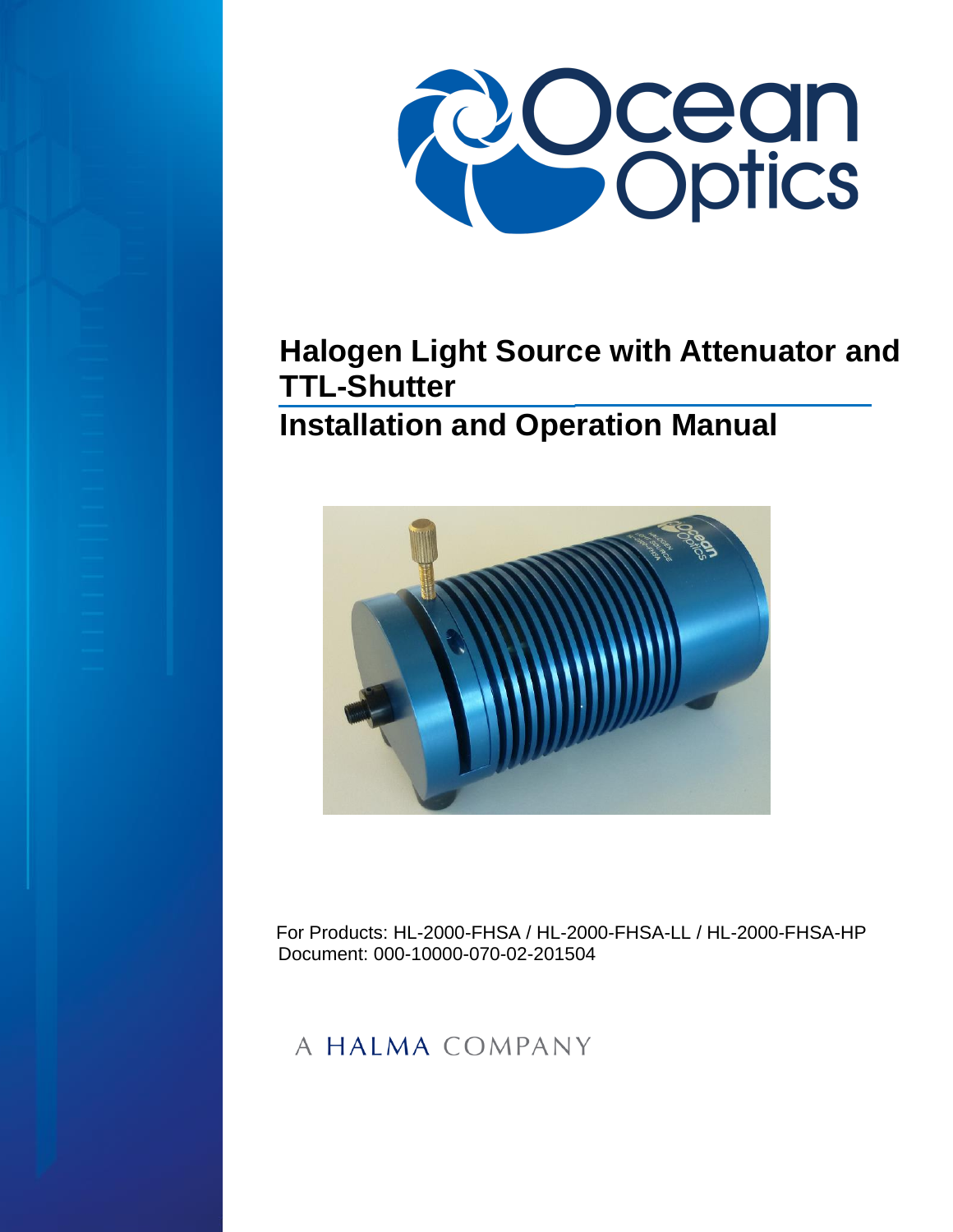### **AMERICAS & WORLD HEADQUARTERS**

**Phone:** +1 727-733-2447 **Fax:** +1 727-733-3962

Sales: info@oceanoptics.com Orders: orders@oceanoptics.com Support: techsupport@oceanoptics.com

#### **Ocean Optics, Inc.**

830 Douglas Ave. Dunedin, FL 34698 USA

**Manufacturing & Logistics** 4301 Metric Dr.

Winter Park, FL 32792 **USA**

#### **EUROPE, MIDDLE EAST & AFRICA**

**Phone:** +31 26-319-0500 **Fax:** +31 26-319-0505 **Email:** info@oceanoptics.eu

Germany : +49 711-341696-0 UK: +44 1865-811118 France : +33 442-386-588

#### **ASIA**

**Phone:** +86 21-6295-6600 **Fax:** +86 21-6295-6708 **Email:** asiasales@oceanoptics.com

Japan & Korea: +82 10-8514-3797

**Sales & Support** Geograaf 24 6921 EW Duiven The Netherlands

**Manufacturing & Logistics Maybachstrasse 11 73760 Ostfildern Germany** 

**Ocean Optics Asia** 666 Gubei Road Kirin Tower Suite 601B Changning District **Shanghai** PRC, 200336

#### **www.oceanoptics.com**

#### **Copyright © 2006 Ocean Optics, Inc.**

All rights reserved. No part of this publication may be reproduced, stored in a retrieval system, or transmitted, by any means, electronic, mechanical, photocopying, recording, or otherwise, without written permission from Ocean Optics, Inc.

#### **Trademarks**

.

All products and services herein are the trademarks, service marks, registered trademarks or registered service marks of their respective owners. **Limit of Liability**

Every effort has been made to make this manual as complete and as accurate as possible, but no warranty or fitness is implied. The information provided is on an "as is" basis. Ocean Optics, Inc. shall have neither liability nor responsibility to any person or entity with respect to any loss or damages arising from the information contained in this manual.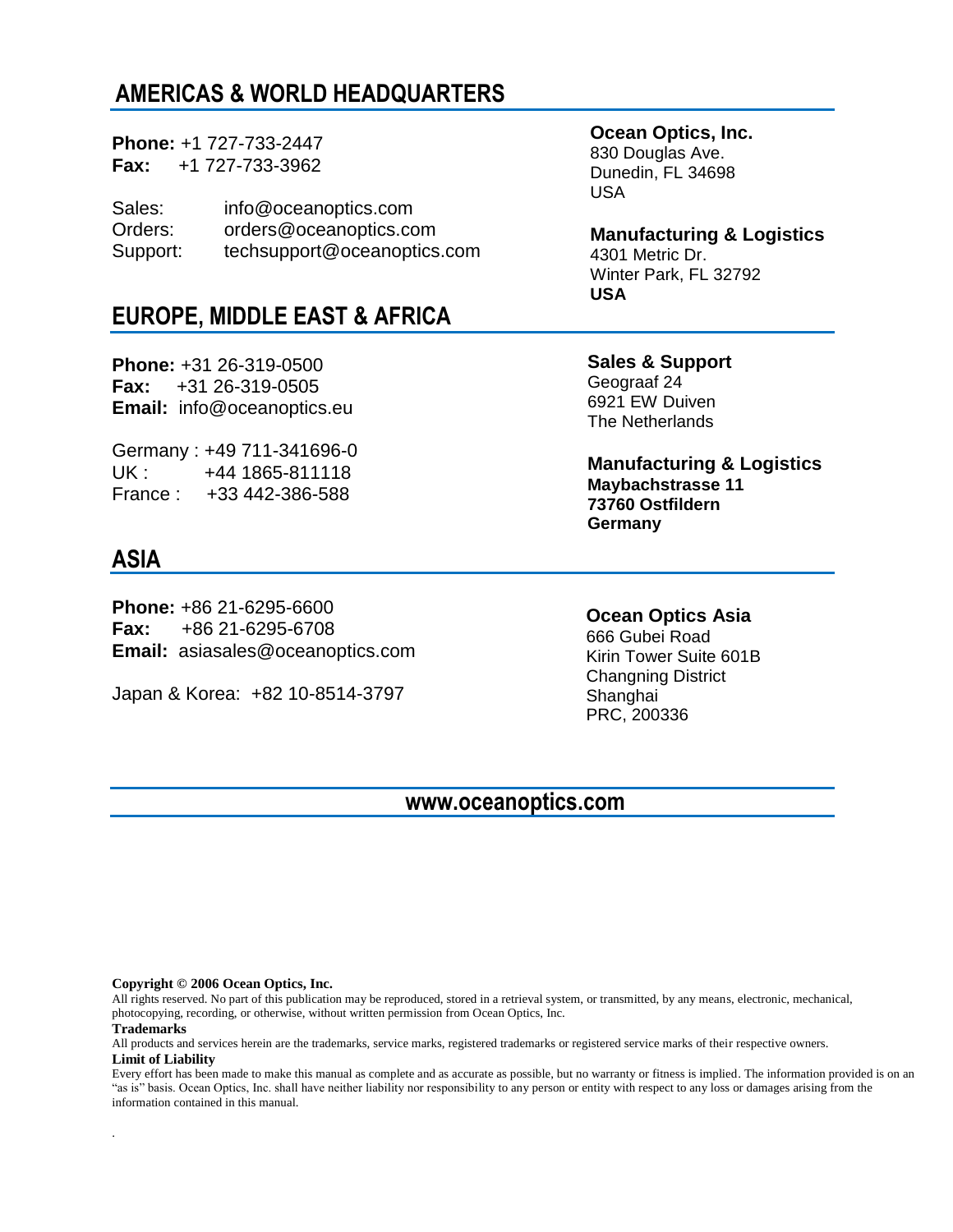# **Important Safety Notices**

- 1. Do not remove or modify any installed safety device on this equipment. Doing so will void your warranty and create an unsafe operating environment.
- 2. Dangerous voltages are present in this device. There are NO user serviceable parts inside.
- 3. Only allow qualified personnel to service this unit.
- 4. Do not use the unit if it is damaged in any way. Contact your dealer for repair or replacement information.

## **Warranty**

Ocean Optics Germany GmbH warrants to the original user of this instrument that it shall be free of any defects resulting from faulty manufacture of this instrument for a period of 12 months from the original data of shipment.

**This instrument should not be used for any Clinical or Diagnostic purposes**. Data generated in these areas is not warranted in any way by Ocean Optics Germany GmbH. Any defects covered by this Warranty shall be corrected either by repair or by replacement, as determined by Ocean Optics Germany GmbH.

There are no warranties that extend beyond the description herein.

This Warranty is in lieu of, and excludes, any and all other warranties or representations expressed, implied, or statutory, including merchantability and fitness, as well as any and all other obligations or liabilities of Ocean Optics Germany GmbH including, but not limited to, special or consequential damages. No person, firm, or corporation is authorized to assume for Ocean Optics Germany GmbH. Any additional obligation or liability not expressed provided for herein except in writing duly executed by an officer of Ocean Optics Germany GmbH:

Ocean Optics Germany GmbH Maybachstraße 11 D-73760 Ostfildern

Tel.: +49 (0)711 34 16 96-51 • Fax.: +49 (0)711 34 16 96-85 e-mail: info@oceanoptics.com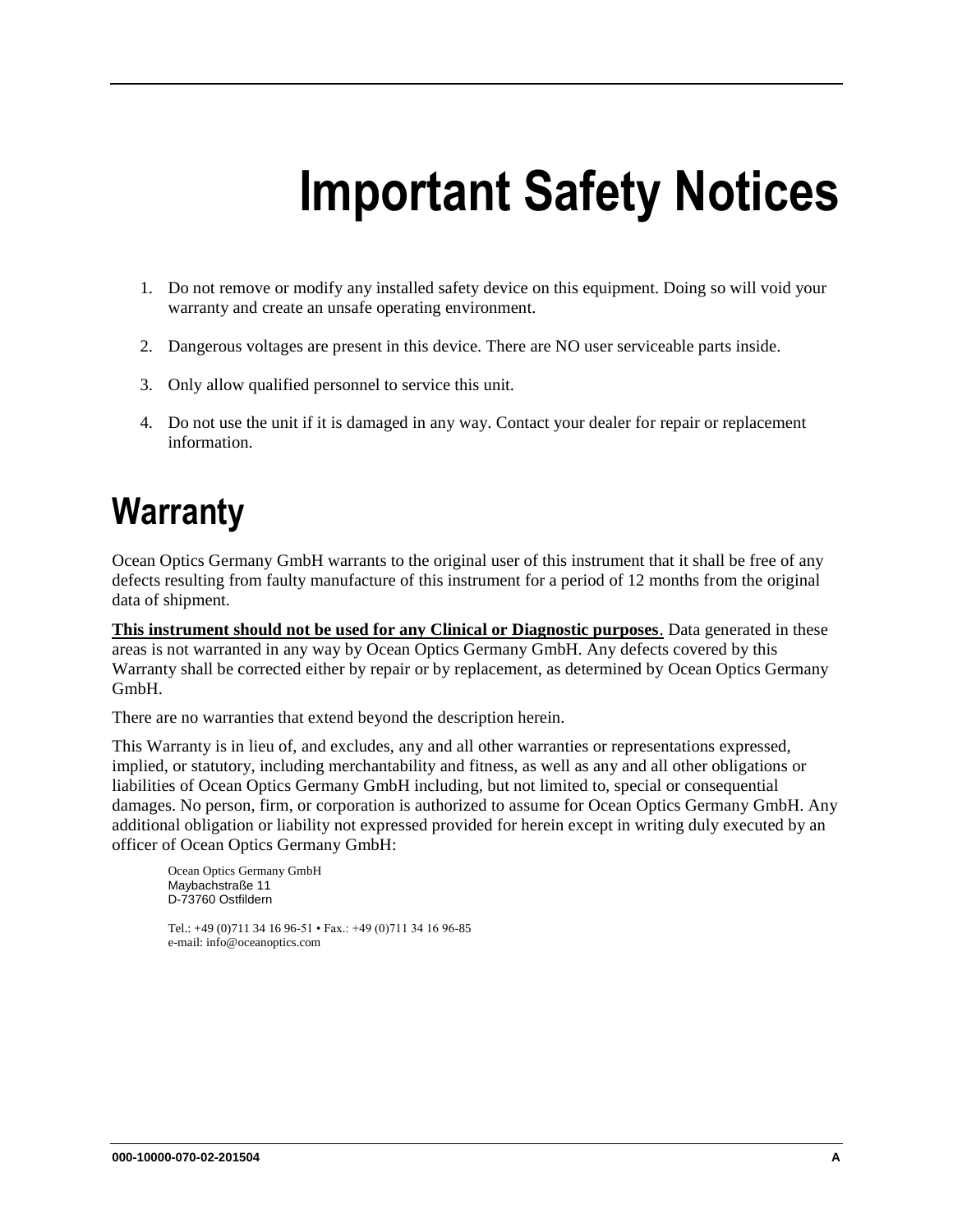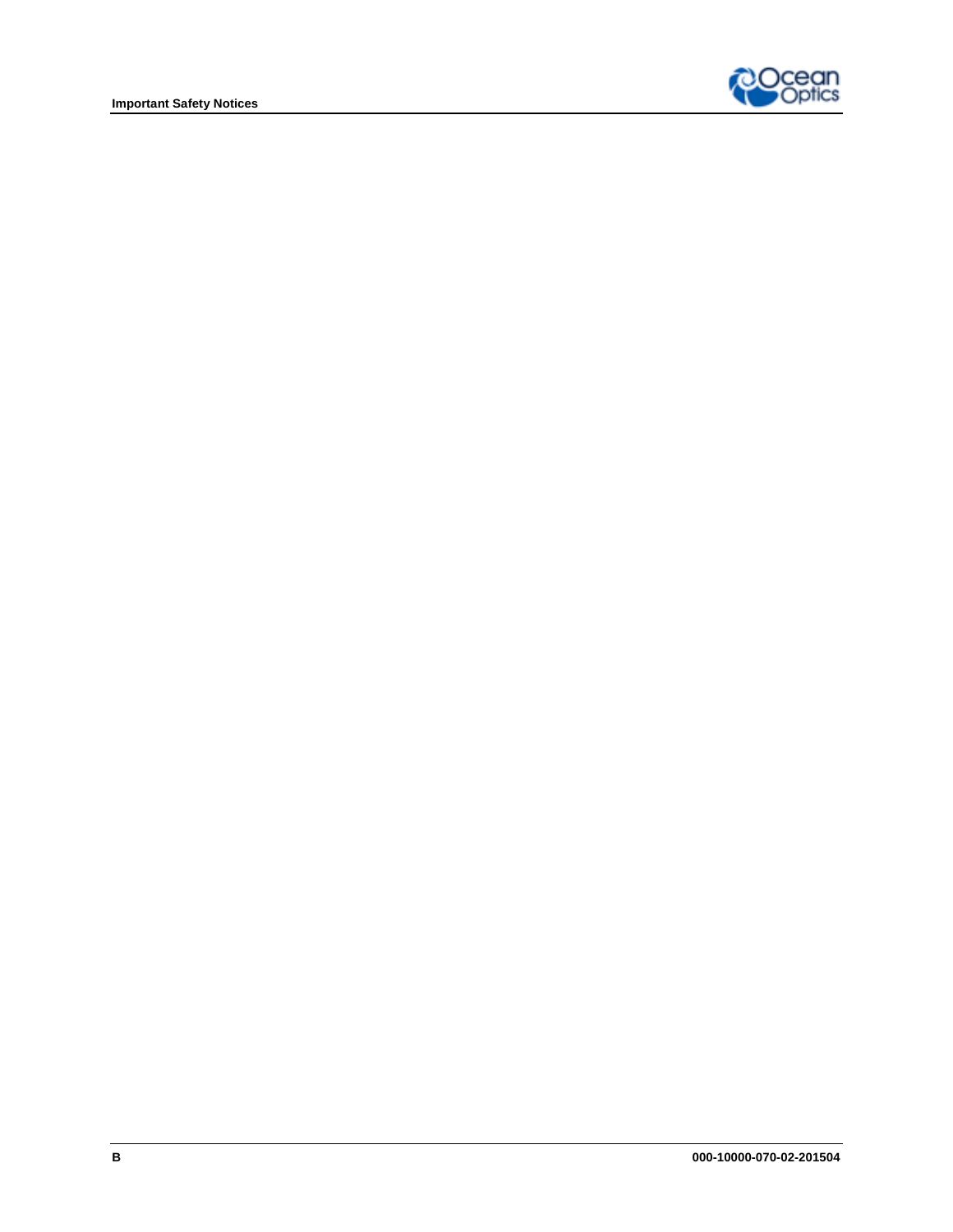# **Table of Contents**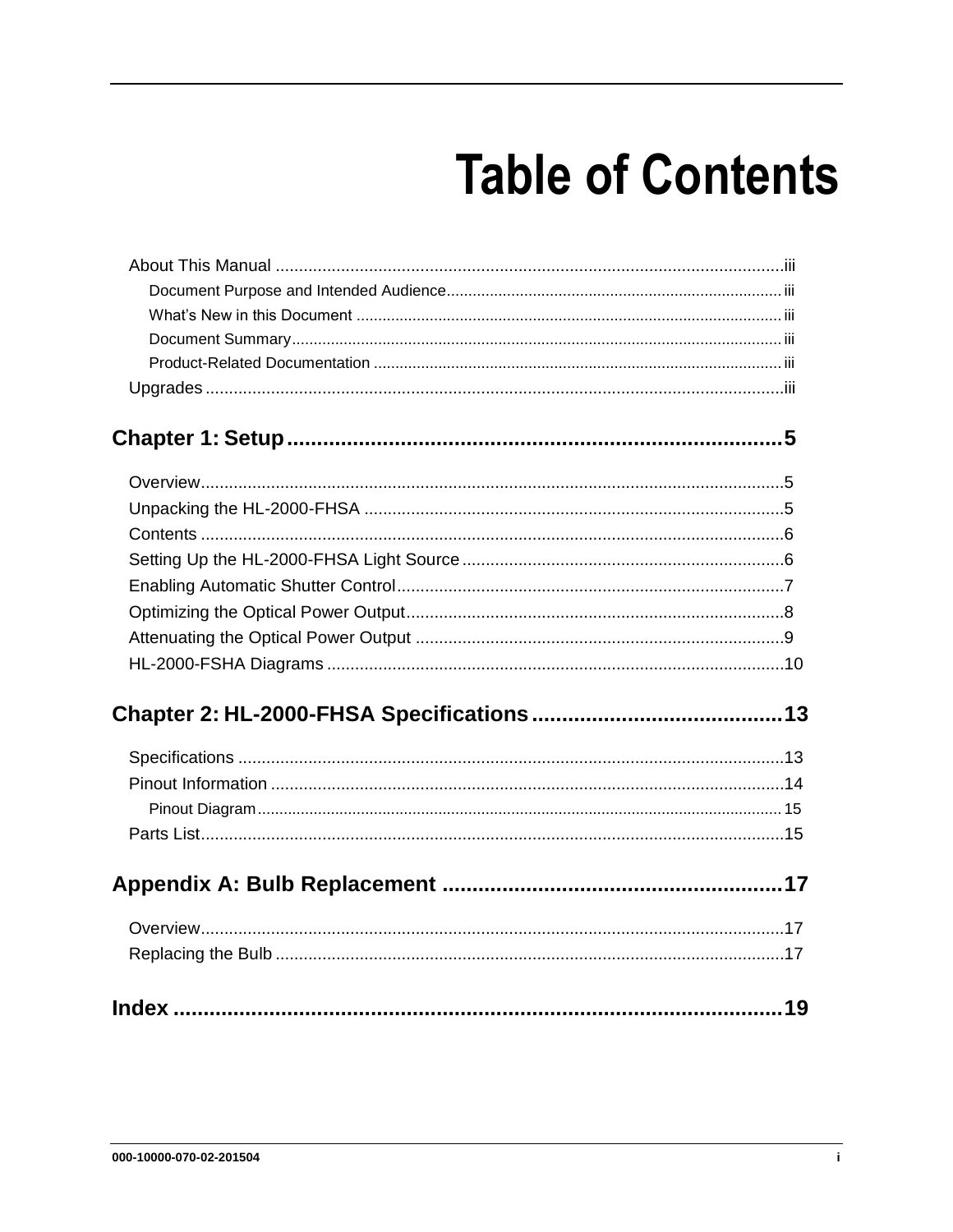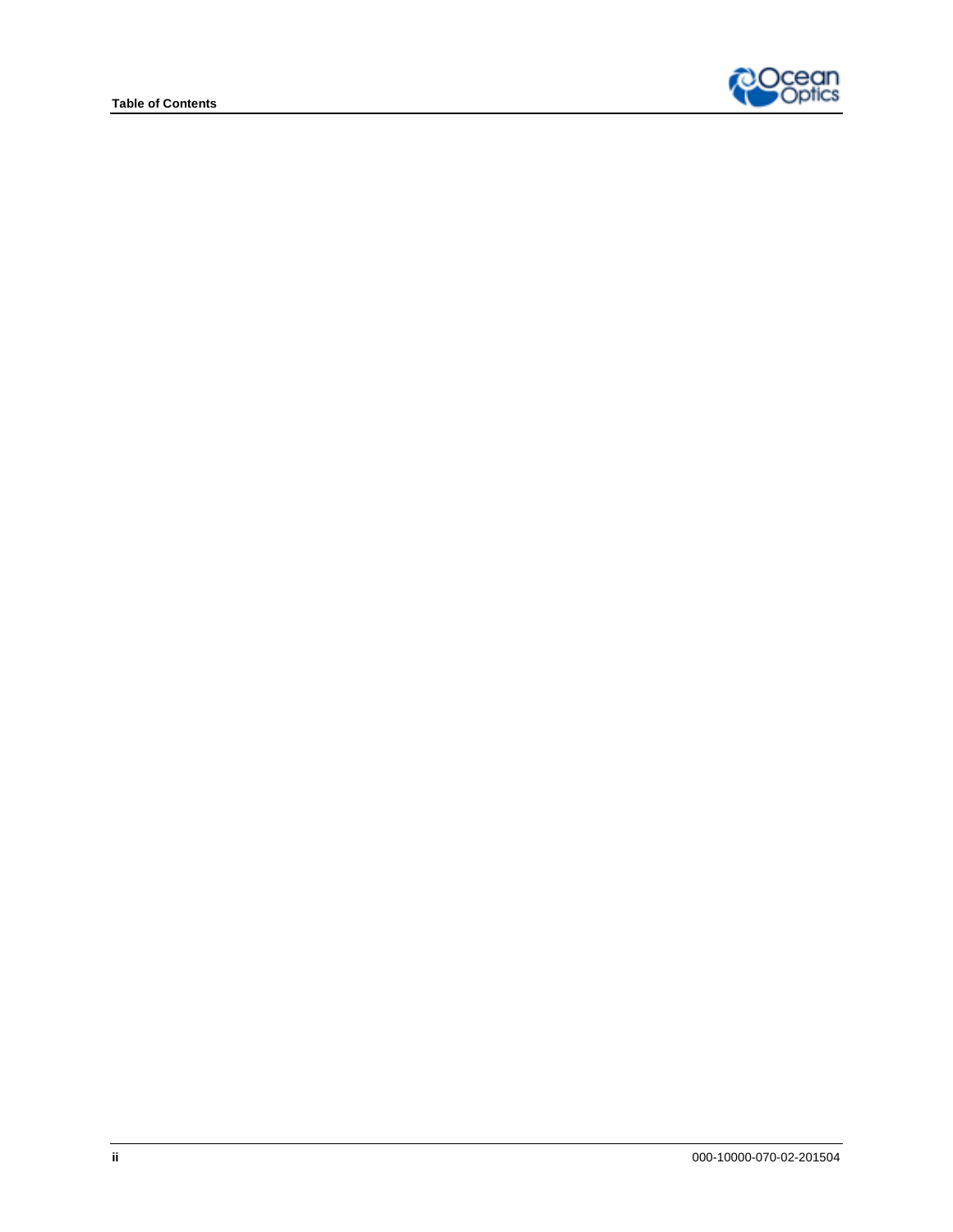## **About This Manual**

### **Document Purpose and Intended Audience**

This document provides you with an installation section to get your system up and running.

### **What's New in this Document**

This version of the *Halogen Light Source with Attenuator and TTL-Shutter HL-2000-FHSA / HL-2000- FHSA-LL / HL-2000-FHSA-HP Installation and Operation Manual* updates logo and the contact information, and the bulb replacement instructions

### **Document Summary**

| <b>Chapter</b>                         | <b>Description</b>                                                                                                                                |
|----------------------------------------|---------------------------------------------------------------------------------------------------------------------------------------------------|
| Chapter 1: Setup                       | Contains instructions for setting up the unit, enabling<br>automatic shutter control, and optimizing and<br>attenuating the optical power output. |
| Chapter 2: HL-2000-FHSA Specifications | Contains operating environment specifications, as<br>well as other physical details of the product.                                               |
| Appendix A: <b>Bulb Replacement</b>    | Provides instructions for changing the bulb.                                                                                                      |

### **Product-Related Documentation**

You can access documentation for Ocean Optics products by visiting our website at **http://www.oceanoptics.com**. Select Support  $\rightarrow$  Technical Documents, then choose the appropriate document from the available drop-down lists.

# **Upgrades**

Occasionally, you may find that you need Ocean Optics to make a change or an upgrade to your system. To facilitate these changes, you must first contact Customer Support and obtain a Return Merchandise Authorization (RMA) number. Please contact Ocean Optics for specific instructions when returning a product.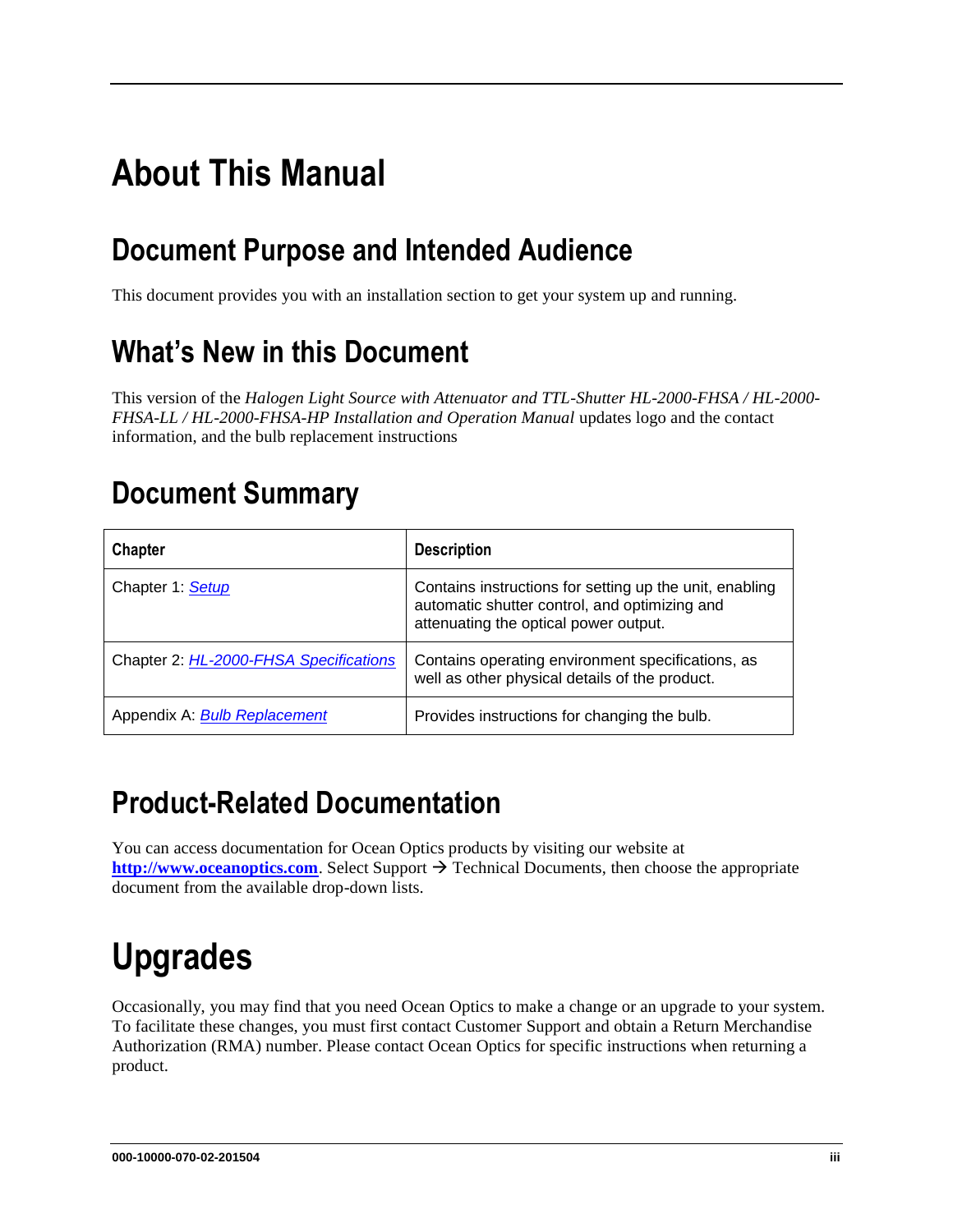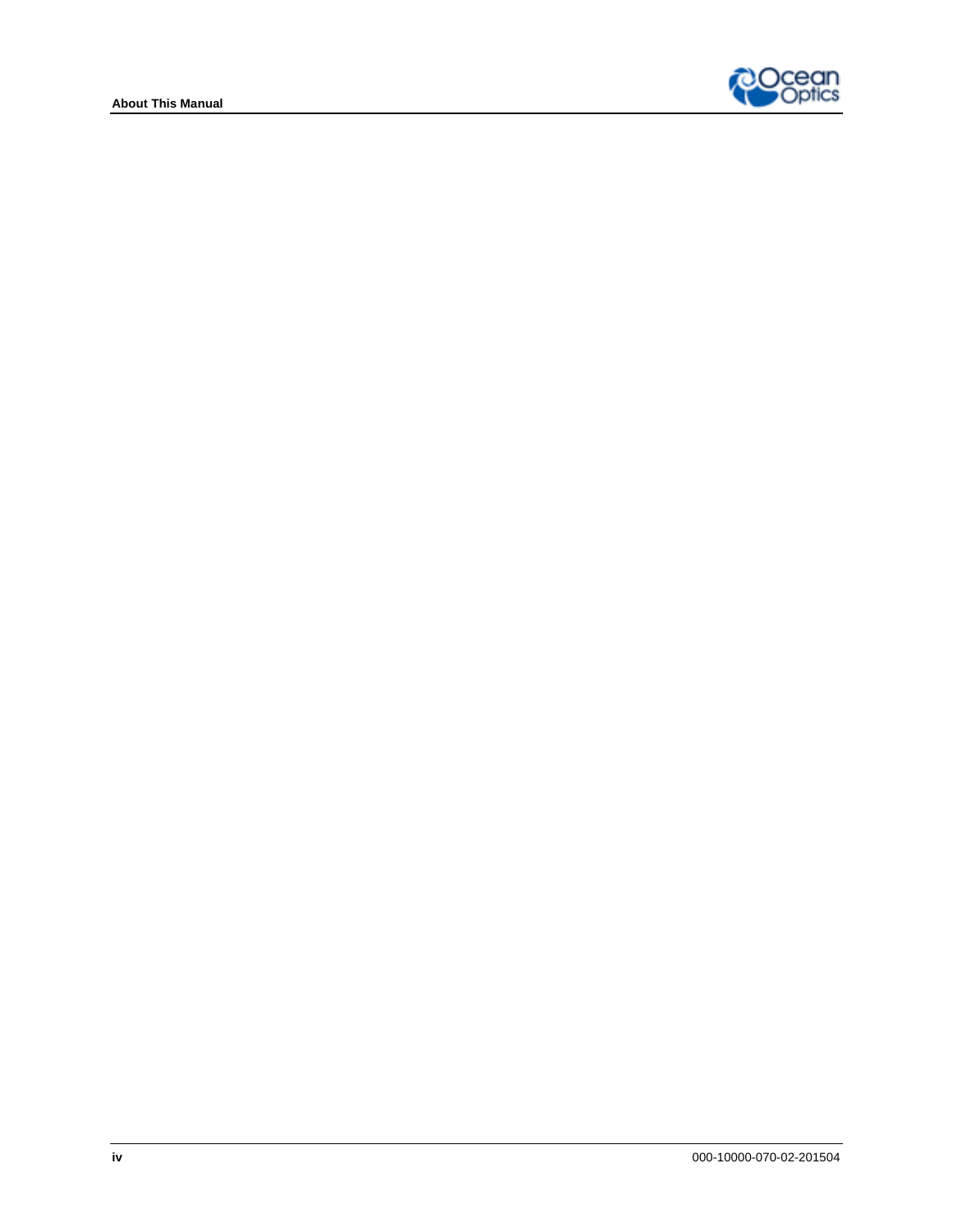# **Chapter 1**

# **Setup**

## **Overview**

The following sections provide instructions on unpacking and setting up your HL-2000-FHSA Light Source.

Before using the HL-2000-FHSA for the first time, check for transport damage. Be sure to adhere to all warnings on the unit and in this manual.



## **Unpacking the HL-2000-FHSA**

#### ► *Procedure*

1. Unpack your lamp assembly carefully. Dropping this instrument can cause permanent damage.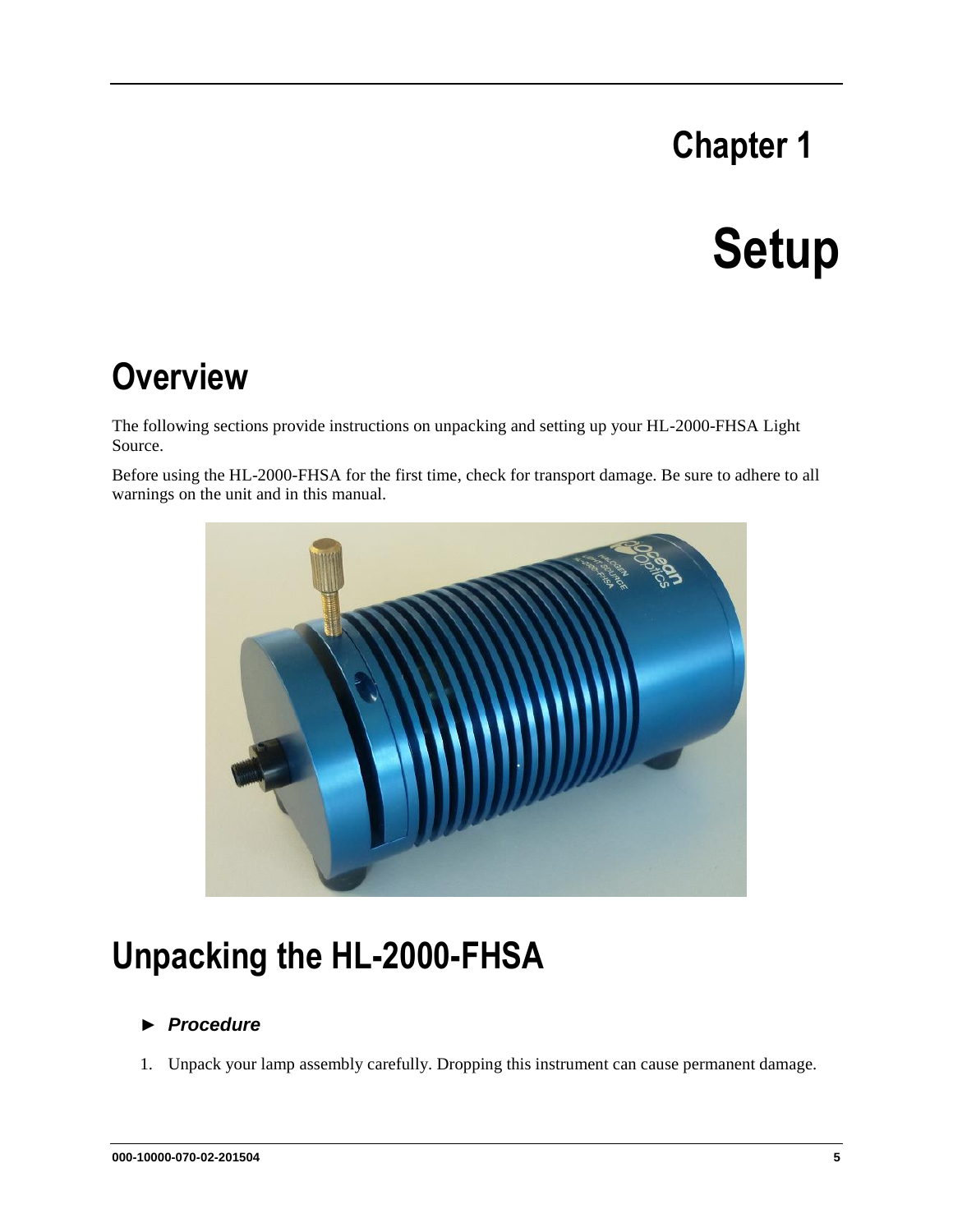#### **2: HL-2000 Specifications**



- 2. Inspect the outside of the instrument and make sure that there is no damage. Do not use the instrument if damage is present. Contact your dealer for repair or replacement information, if necessary.
- 3. Use this instrument in a clean laboratory environment.

## **Contents**

Your HL-2000-FHSA package should contain the following:

- HL-2000 Light Source
- □ One IC-DB15-2 interface cable for shutter operation

# **Setting Up the HL-2000-FHSA Light Source**

Use the following procedure and refer to *HL-2000-FSHA Diagrams* to set up your light source.

#### ► *Procedure*

Perform the steps below to set up your HL-2000-FHSA Light Source:

1. Plug the power supply into a wall outlet.



**Power Supply**

2. Plug the other end of the power supply cable into the socket of HL-2000-FHSA.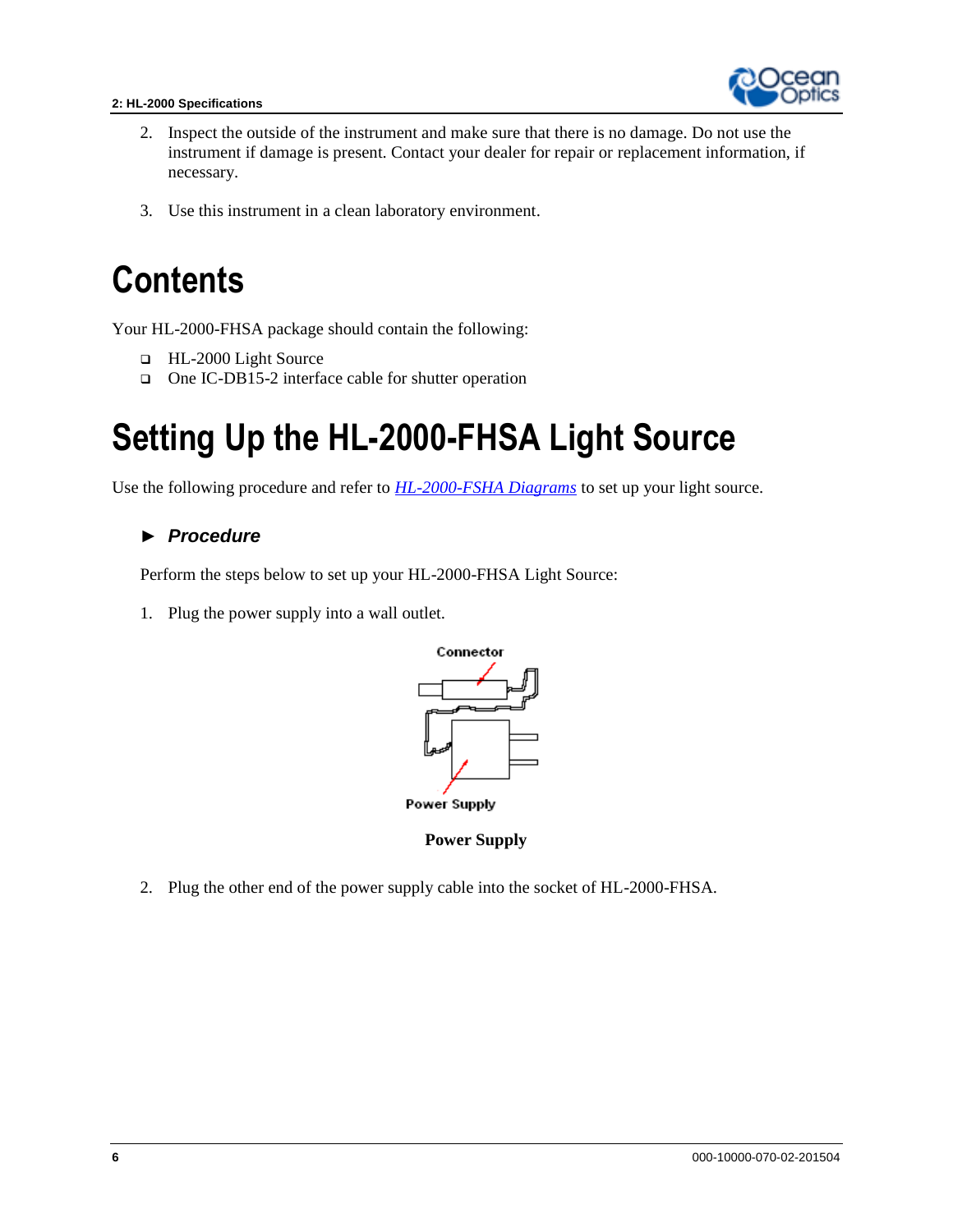



**HL-2000-FHSA Rear View**

3. Connect the SMA connector of your fiber optic cable to the SMA plugs.



**HL-2000-FHSA Right Side View**

4. Turn the Halogen lamp on using the power switch on the rear of the HL-2000-FHSA.



**HL-2000-FHSA Rear View**

### **Enabling Automatic Shutter Control**

The HL-2000-FHSA is equipped with a 15-pin TTL port on the rear of the unit that allows an external source to control the shutter of the HL-2000-FHSA.

#### ► *Procedure*

To enable automatic shutter control (TTL), perform the following steps: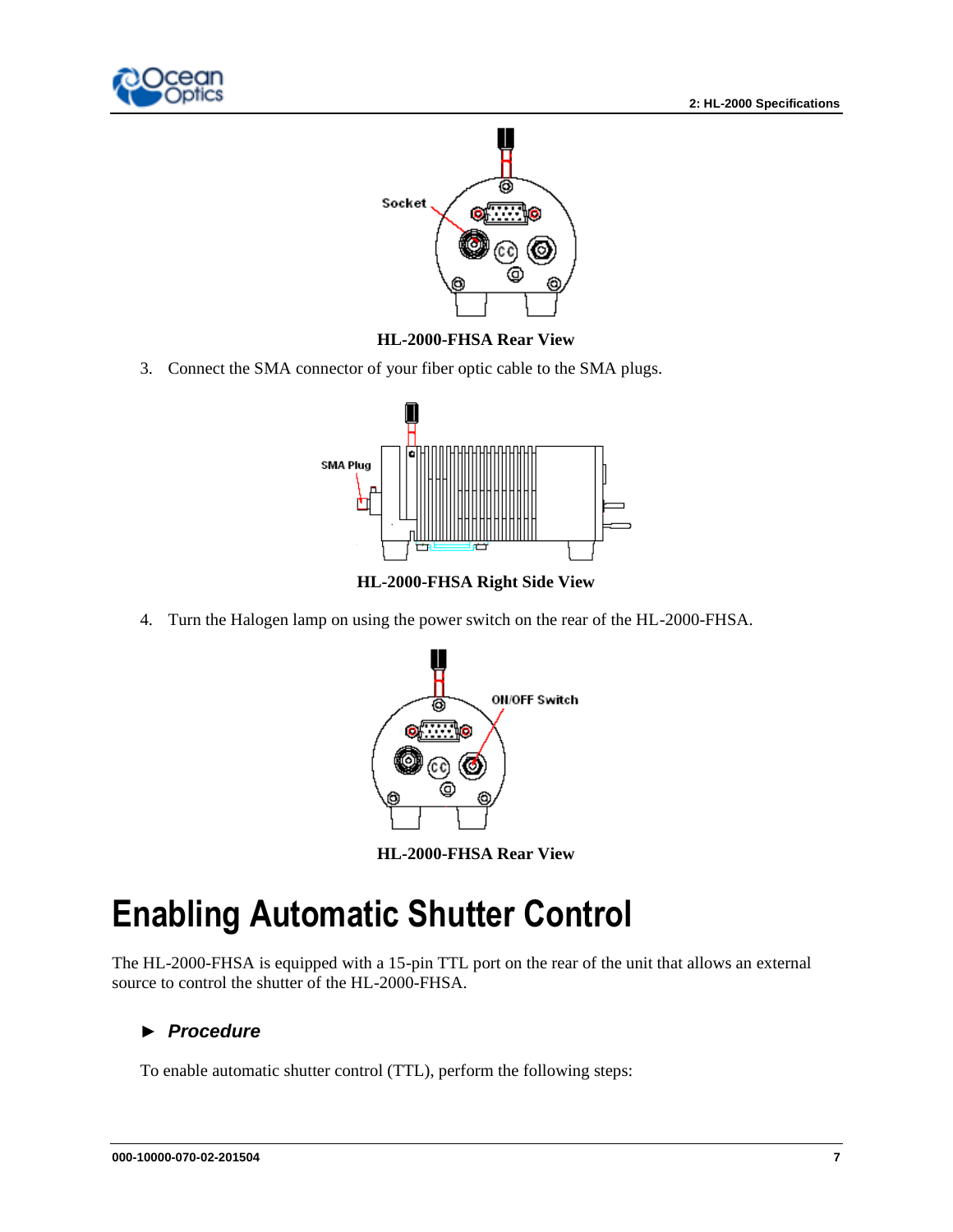

1. Insert the supplied IC-DB-15-2 15 pin connector into the port on the rear of the HL-2000-FHSA.



**HL-2000-FHSA Rear View**

- 2. Move the shutter switch on the rear of the unit into the appropriate position to select the shutter mode.
	- Open Shutter open
	- Close Shutter closed
	- TTL Controlled by external TTL (High = Open,  $Low = Closed$ )

#### **Note**

Use Ocean Optics software to save a dark measurement.

### **Optimizing the Optical Power Output**

The HL-2000-FHSA is adjusted at the factory to provide maximum power into a 200µm fiber. If a lower optical power is required or a different fiber (bundle) diameter is used, you can adjust the optical power of the unit. Refer to *HL-2000-FSHA Diagrams* while using the following procedure.

#### ► *Procedure*

Follow the steps below to adjust the optical power of the HL-2000-FHSA Light Source:

- 1. Connect a fiber optic spectrometer or an optical power meter to a fiber, and then connect the other end of the fiber to the HL-2000-FHSA's SMA plug.
- 2. Loosen the blocking screw with the provided 1.3mm Allen wrench.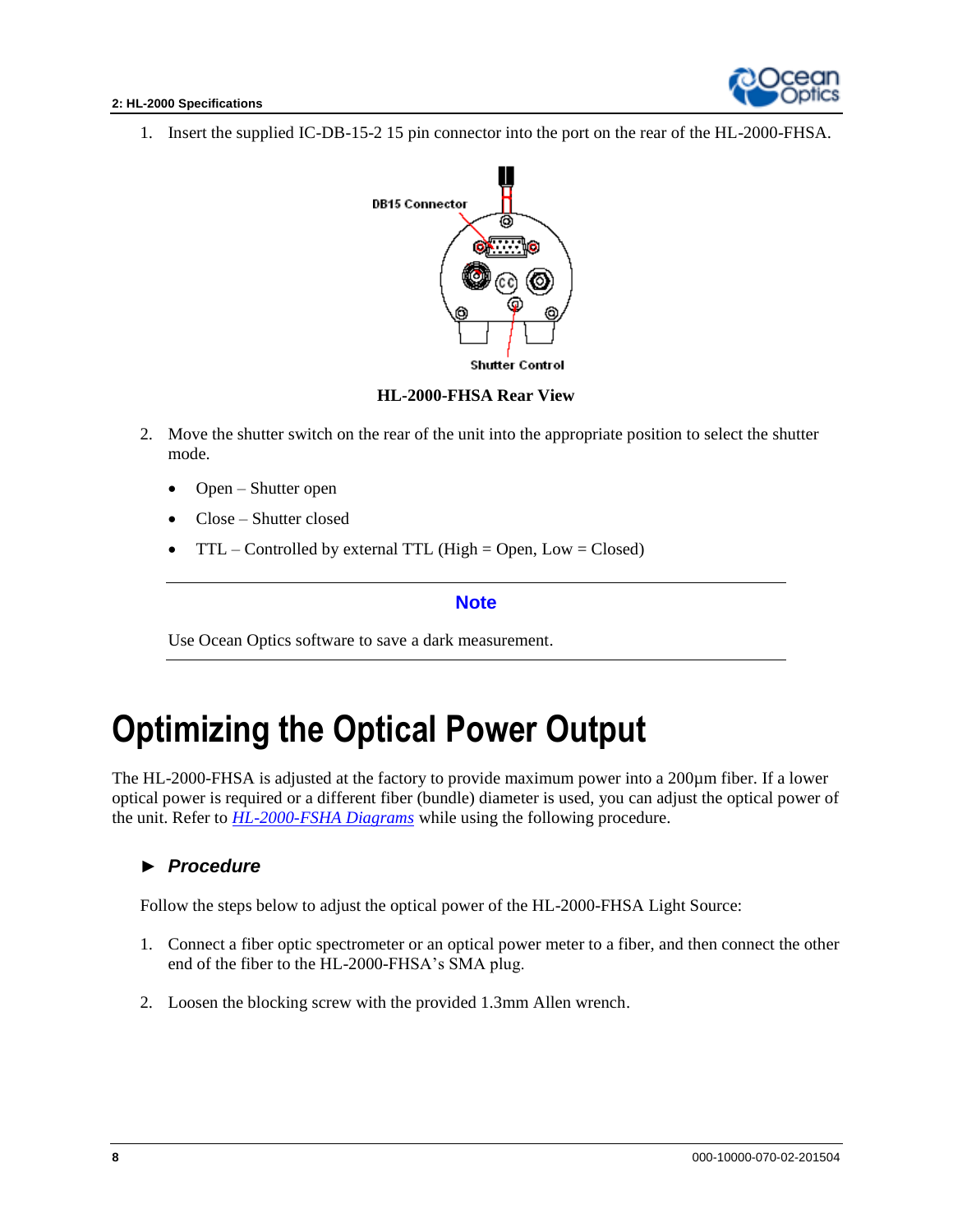



- 3. Shift the SMA socket to optimize the optical power of the HL-2000-FHSA.
- 4. Tighten the blocking screw to secure the SMA socket position.

### **Attenuating the Optical Power Output**

The HL-2000-FHSA allows you to attenuate the optical output of the unit by adjusting the attenuation screw.

#### ► *Procedure*

To attenuate the optical output of the HL-2000-FHSA, follow the steps below:

- 1. Ensure that the shutter switch on the rear of the unit is in the open position.
- 2. Loosen the fixture screw with the provided 2.0mm Allen wrench.
- 3. Turn the attenuation screw until the desire optical power is achieved.
- 4. Tighten the fixture screw when finished.
- 5. To attenuate the optical output of the HL-2000-FHSA, turn the attenuation-screw clockwise.

#### **Caution**

**The attenuation screw can prevent the shutter form opening if turned clockwise too far. If the shutter is not working, turn the attenuation screw counterclockwise.**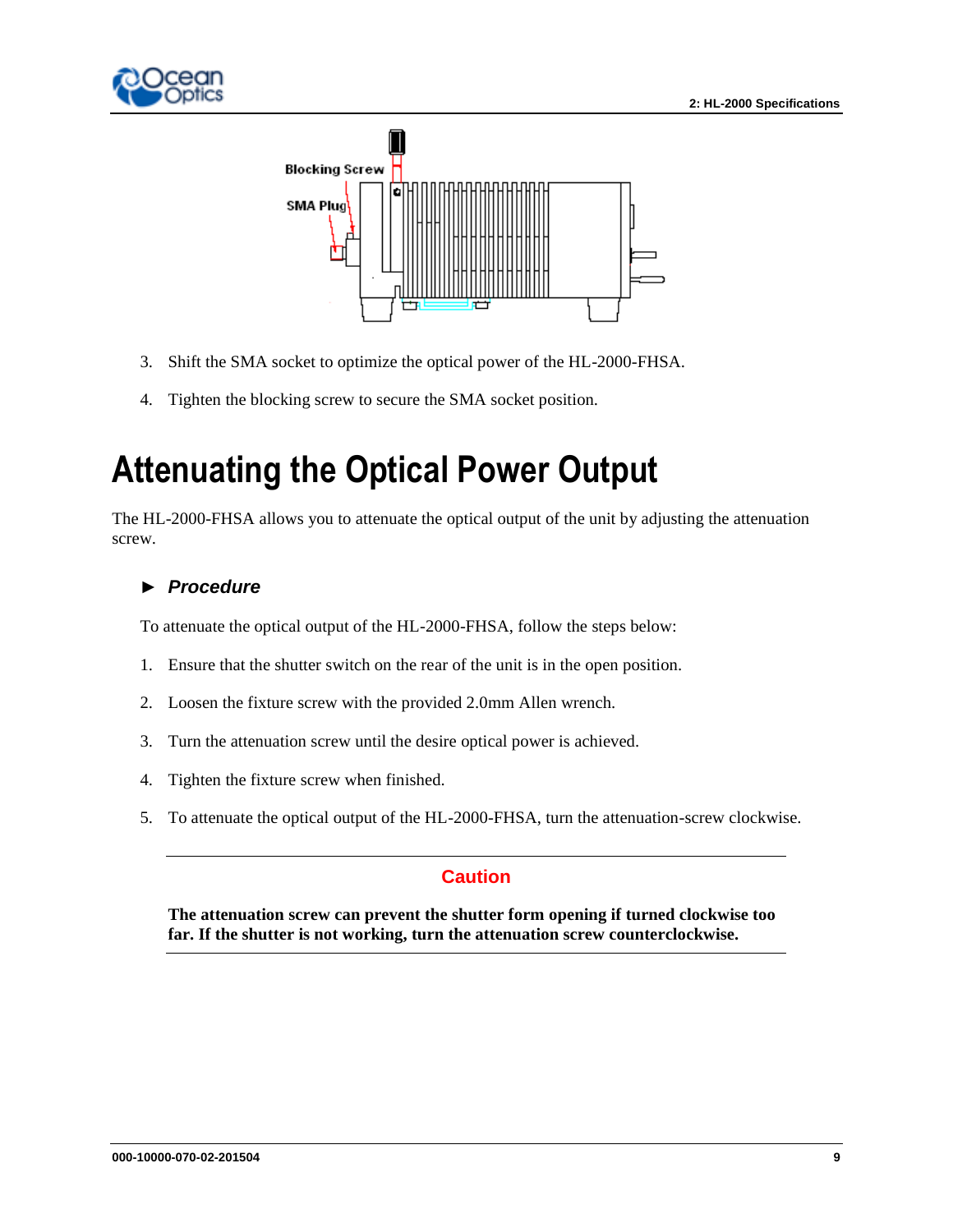



# **HL-2000-FSHA Diagrams**



**HL-2000-FHSA Power Supply**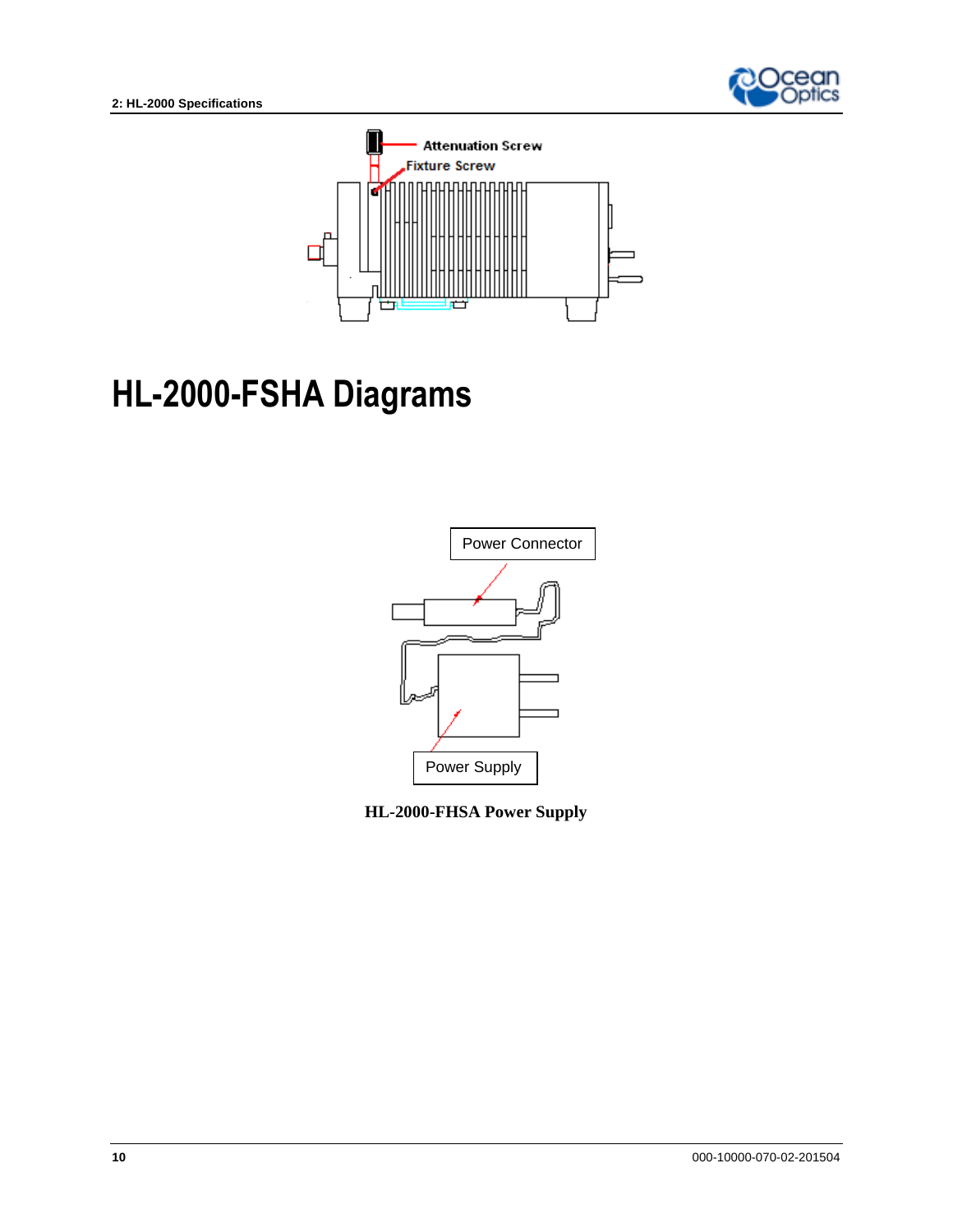







**HL-2000-FHSA Side View**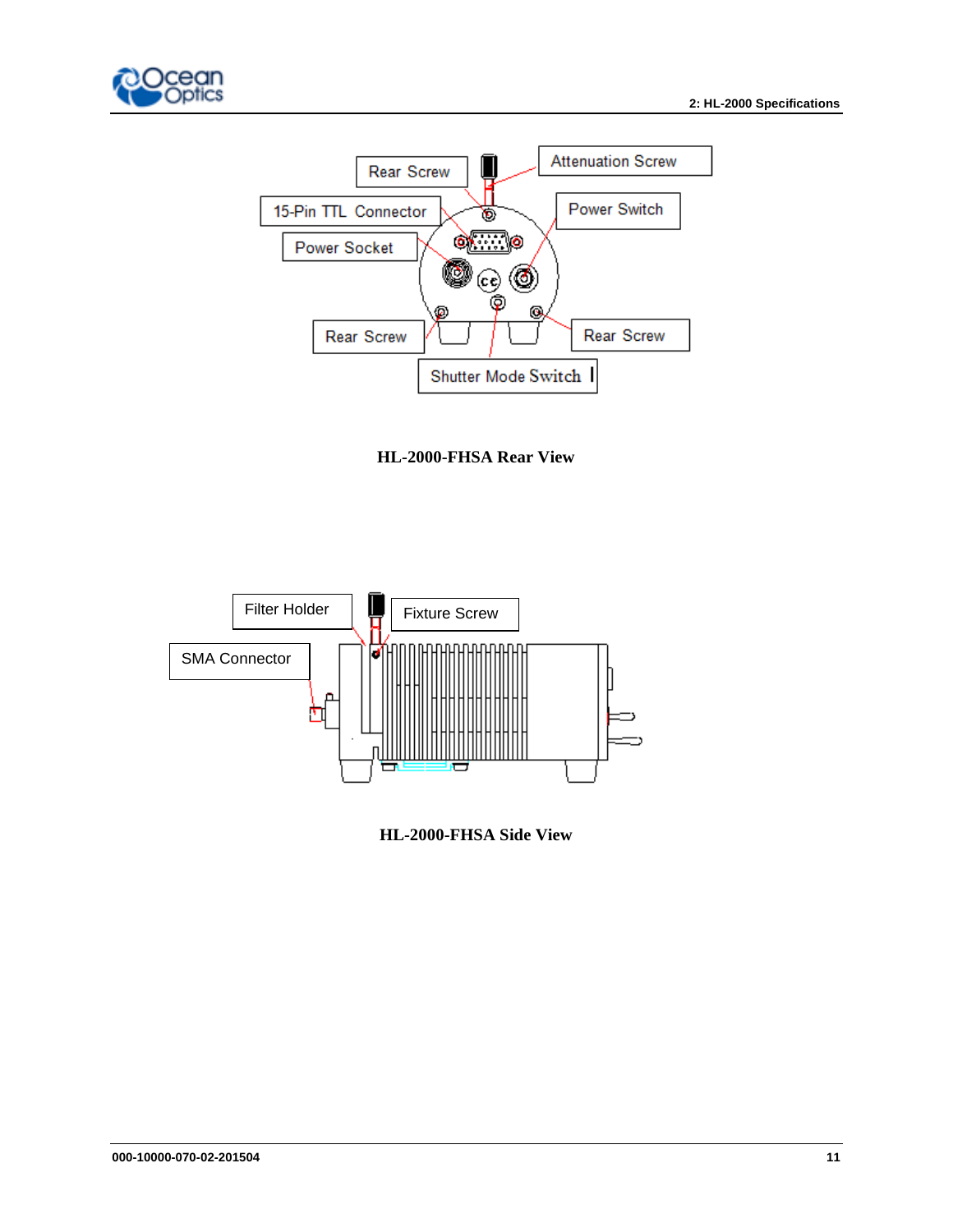



**HL-2000-FHSA Bottom View**

#### **Note**

Do not completely remove the bulb fixture screw. It may be hard to reinsert it.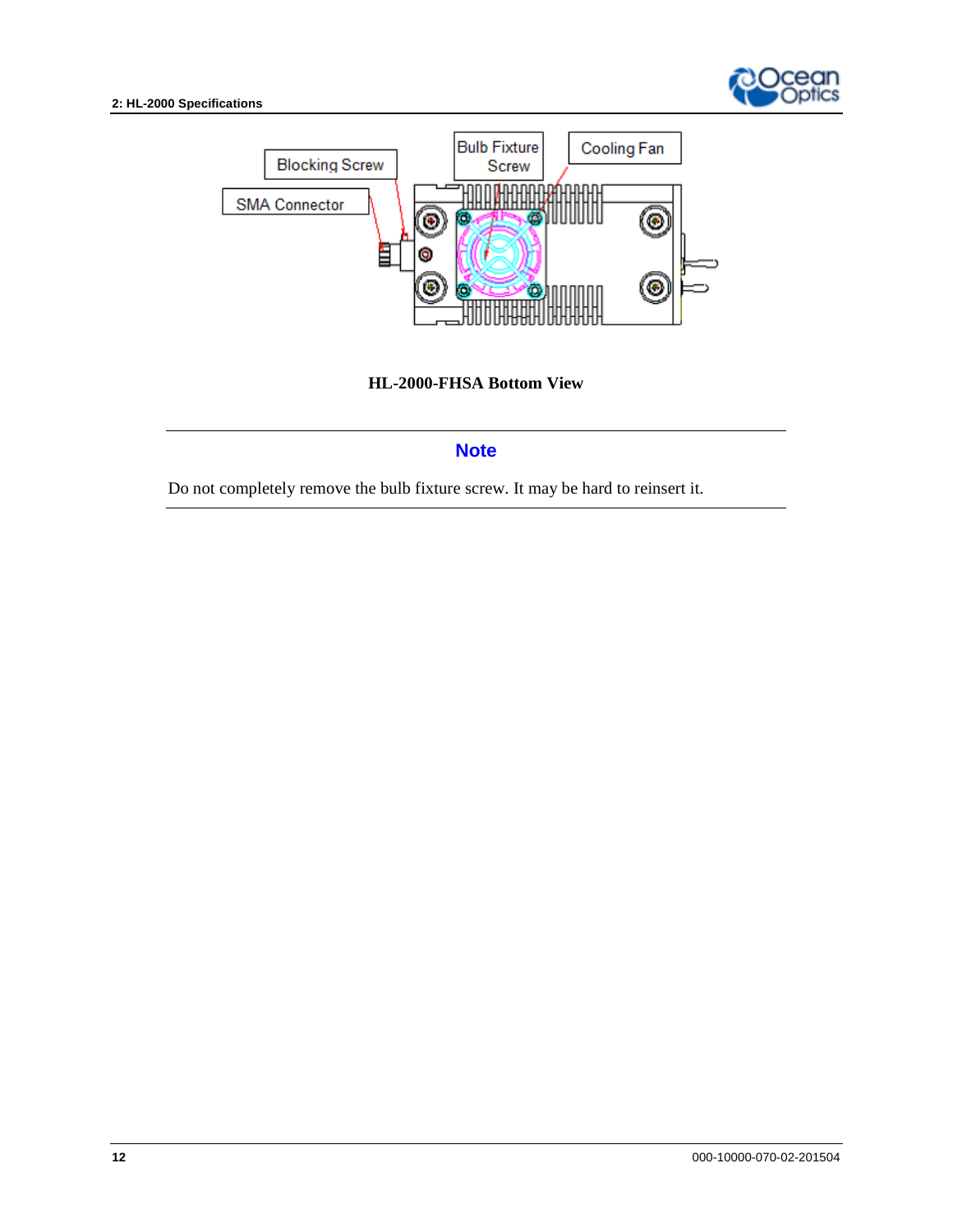

# **Chapter 2**

# **HL-2000-FHSA Specifications**

This section provides information on the operating environment, physical controls, and dimensions of the HL-2000-FHSA, as well as pinouts for the DB-15 connector. It also provides a parts list.

### **Specifications**

|                        | <b>HL-2000-FHSA</b>                  | HL-2000-FHSA-LL | HL-2000-FHSA-HP |
|------------------------|--------------------------------------|-----------------|-----------------|
| Wavelength range       | 360 nm $-$ 2400 nm                   |                 |                 |
| Stability              | 0.5%                                 |                 |                 |
| Drift                  | <0.1% per hour                       |                 |                 |
| Time to stabilize      | Approximately 5 Minutes              |                 |                 |
| Output to bulb         | 5V DC / 1,435A                       | 5V DC / 0,970A  | 24V DC / 1,67A  |
| Bulb life time         | 1.500 h                              | 10.000 h        | 2000 h          |
| Characteristic         | Focused                              |                 |                 |
| Shutter                | TTL max. 5Hz                         |                 |                 |
| <b>DB-15 Connector</b> | PIN 10: Ground<br><b>PIN 13: TTL</b> |                 |                 |
| Bulb color temperature | 2.960K                               | 2.800K          | 3.000K          |
| Room temperature       | $5^{\circ}$ C – 35 $^{\circ}$ C      |                 |                 |
| <b>Humidity</b>        | 5 - 95% at 40°C                      |                 |                 |
| Output                 | 7W                                   | 7W              | <b>20W</b>      |
| Weight                 | Approximately 0.5 kg                 |                 |                 |
| Size                   | 58 x 59 x 140 mm                     |                 |                 |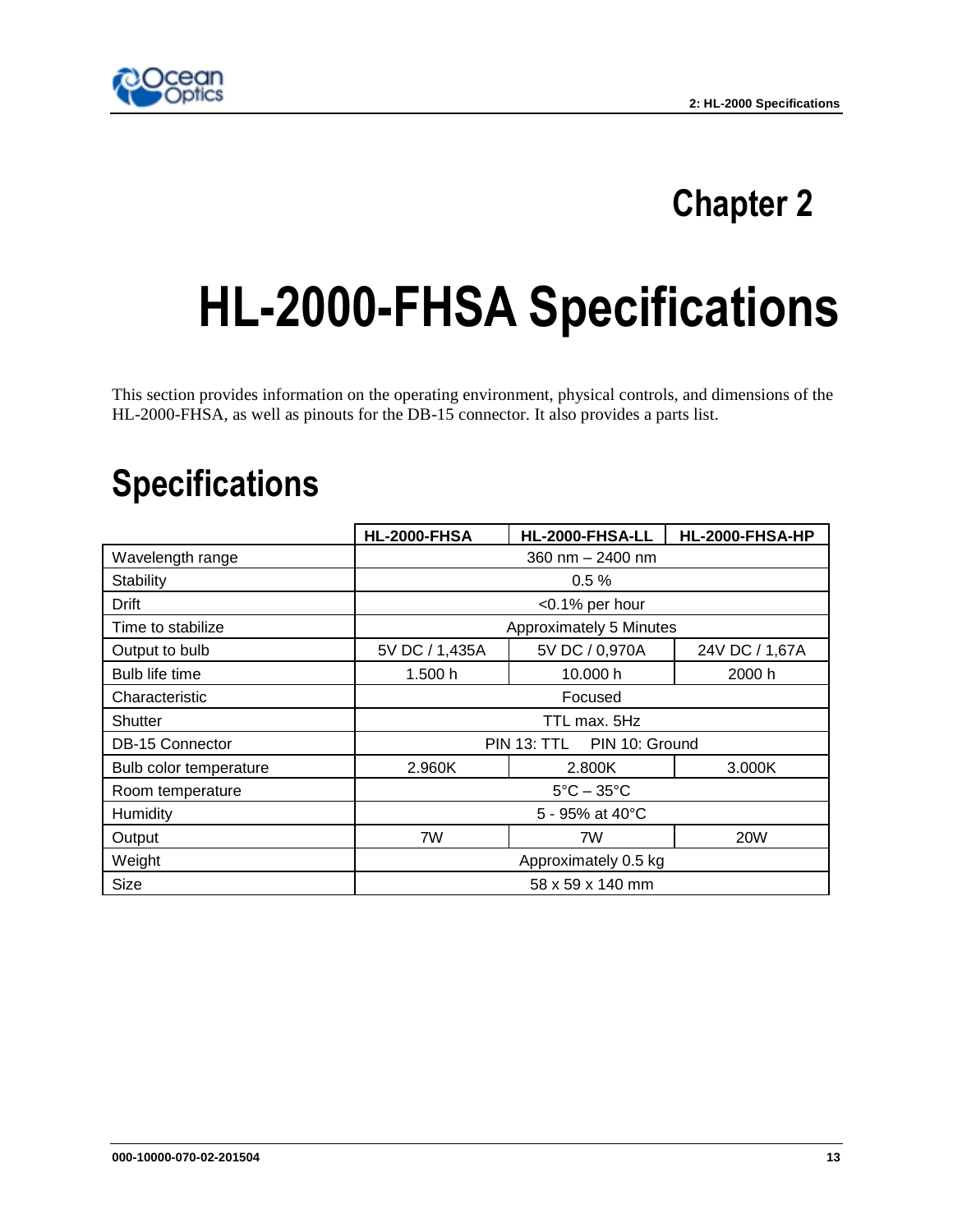

# **Pinout Information**

The following table contains pinout information for the HL-2000-FHSA Light Source:

| Pin            | <b>Description</b>           |
|----------------|------------------------------|
| 1              | na                           |
| $\overline{c}$ | na                           |
| 3              | na                           |
| 4              | na                           |
| 5              | na                           |
| 6              | na                           |
| $\overline{7}$ | na                           |
| 8              | na                           |
| 9              | na                           |
| 10             | Ground                       |
| 11             | na                           |
| 12             | na                           |
| 13             | TTL Signal - Shutter control |
| 14             | na                           |
| 15             | na                           |
|                | na = not applicable          |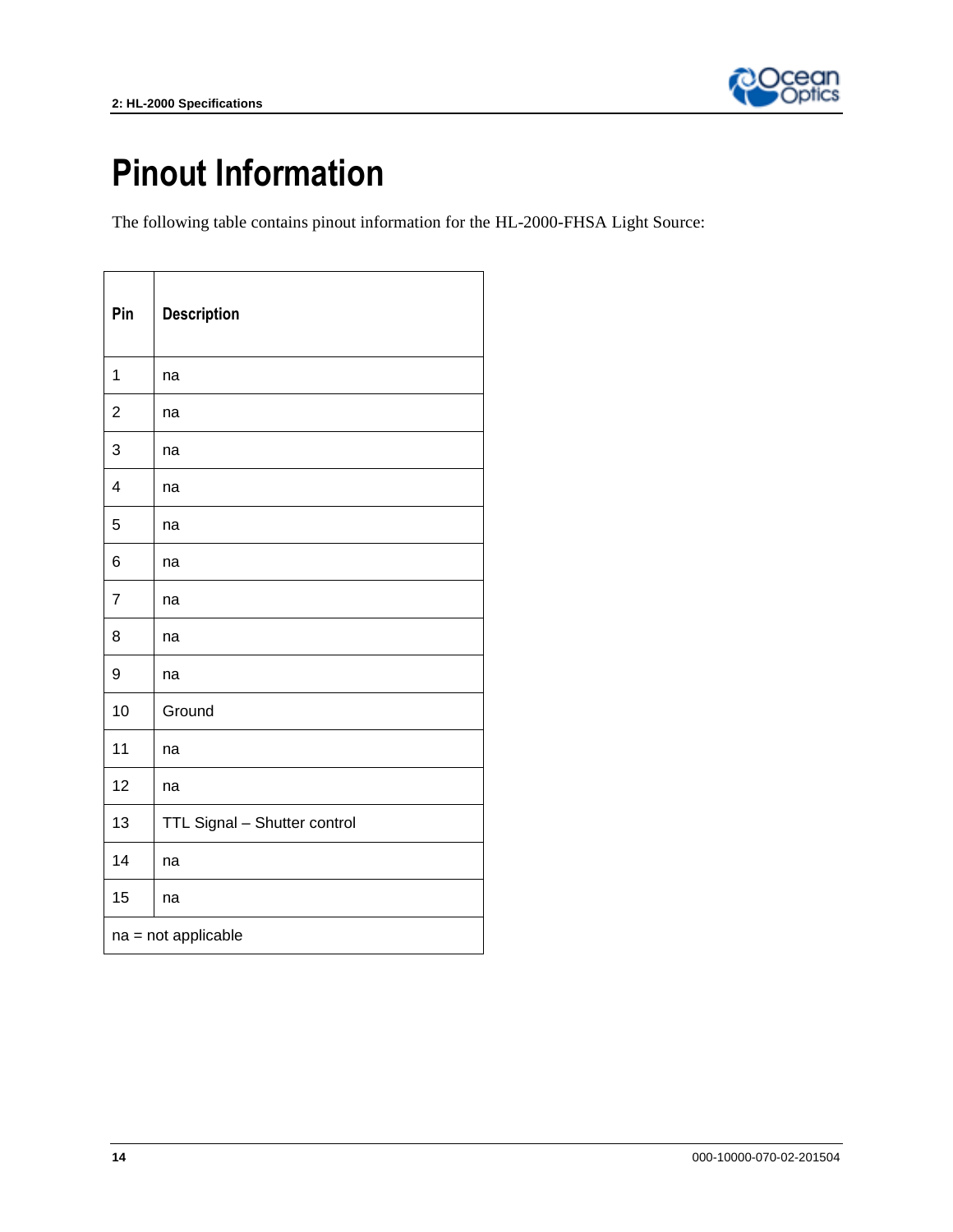



### **Pinout Diagram**



## **Parts List**

| <b>Spare Parts / Order Information</b>                          | <b>Catalog Number</b> |
|-----------------------------------------------------------------|-----------------------|
| Halogen light source with filter holder/shutter and attenuator  | <b>HL-2000-FHSA</b>   |
| Halogen light source, fan cooled, long life                     | HL-2000-FHSA-LL       |
| Halogen light source High-Power with Attenuator and TTL-Shutter | HL-2000-FHSA-HP       |
| Halogen spare bulb 2.960K/1.500 hrs                             | HL-2000-B             |
| Halogen spare bulb 2.800K / 10.000 hrs                          | HL-2000-LL-B          |
| Halogen spare bulb High-Power                                   | HL-2000-HP-B          |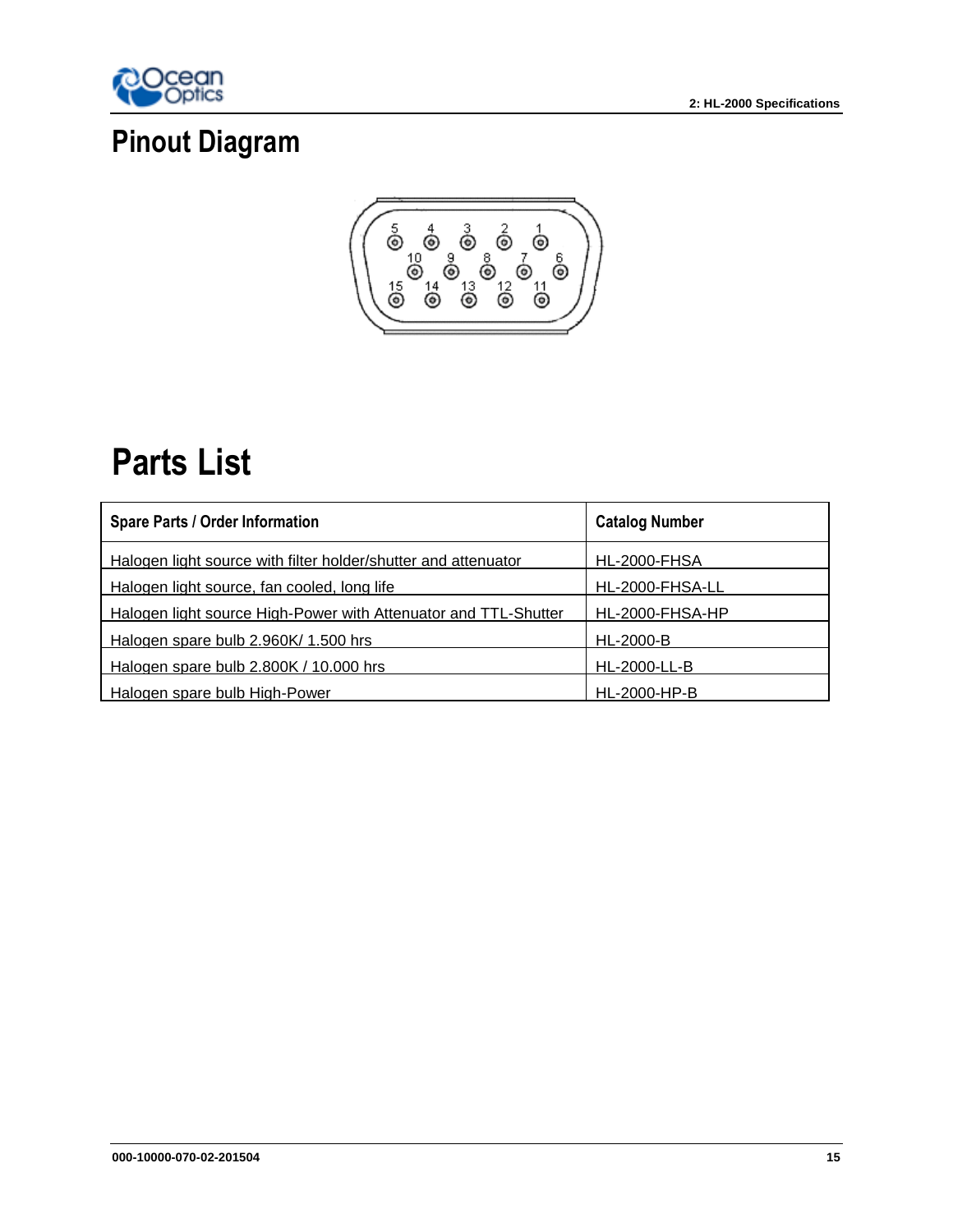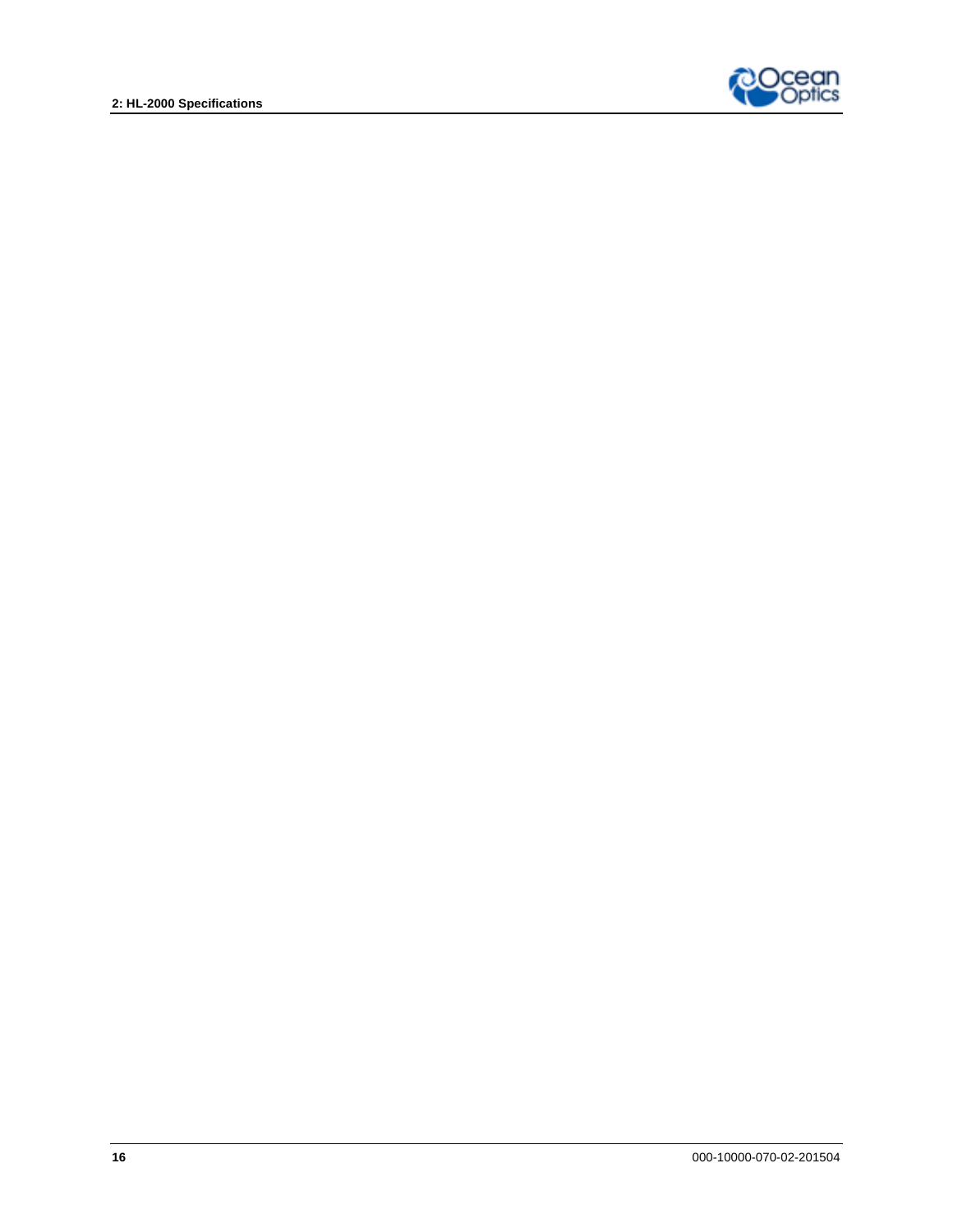# **Appendix A**

# **Bulb Replacement**

### **Overview**

To order replacement bulbs for the HL-2000-FHSA, consult the *Parts List*.

#### **WARNING**

**Before replacing the bulb in the HL-2000-FHSA, disconnect the lamp from your power source and allow the unit to cool for at least twenty minutes, if necessary.**

### **Replacing the Bulb**

#### ► *Procedure*

Refer to Figure 5 and perform the steps below to replace the bulb in the HL-2000-FHSA Light Source:

- 1. Unplug the power connector from the power socket on the HL-2000-FHSA.
- 2. Loosen the screws on the rear of the unit with the provided 2.5mm Allen wrench.
- 3. Remove the rear of the HL-2000-FHSA and remove the electronics board from the unit, taking particular care not to disconnect the fan wires.
- 4. Loosen the bulb fixture screw from the bottom of the unit with the provided 1.3mm Allen key.

#### **Note**

Do not completely remove the bulb fixture screw. It may be hard to reinsert it.

5. Remove the bulb from the HL-2000-FHSA.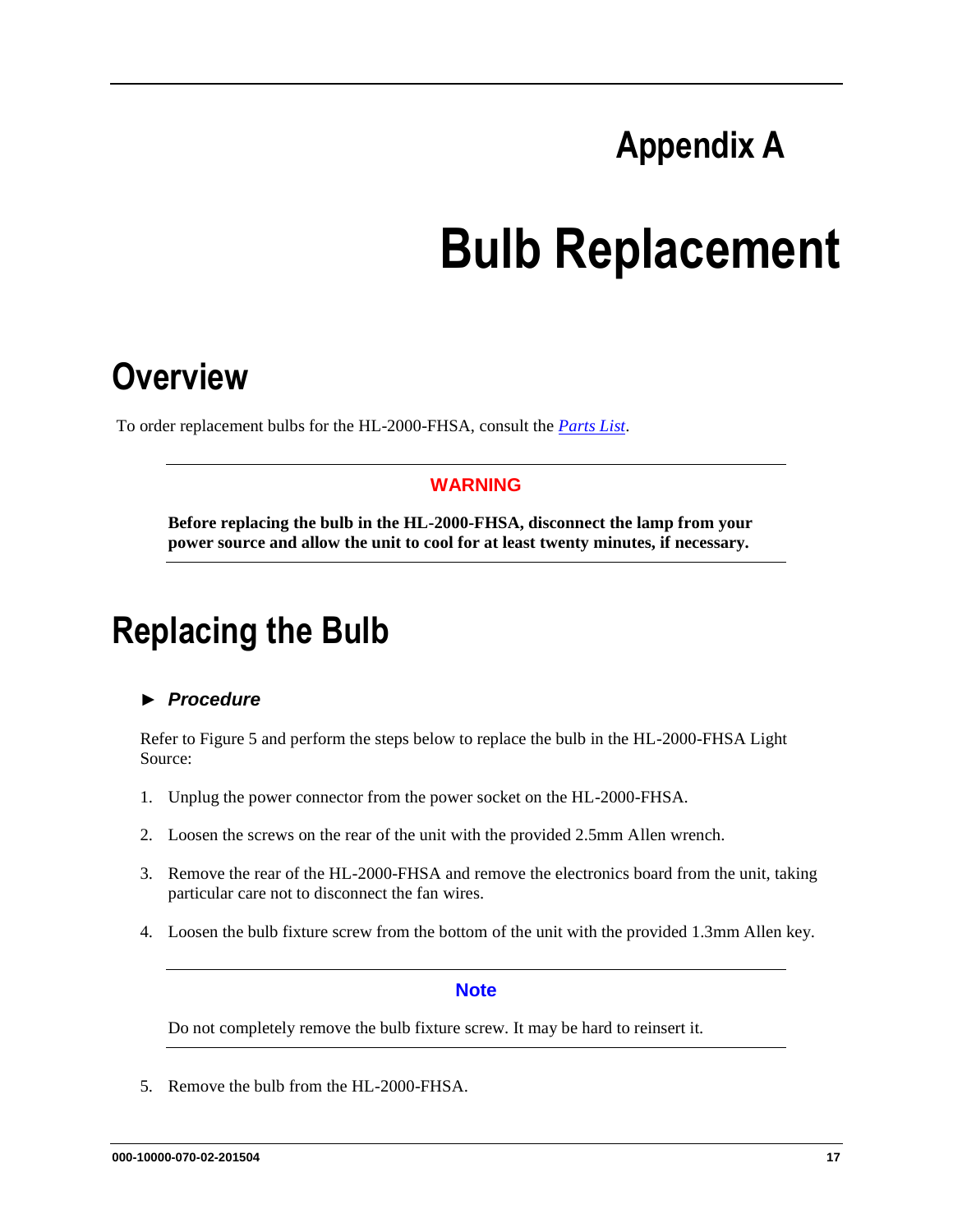#### **A: Bulb Replacement**



- 6. Disconnect the wires from the connection block.
- 7. Replace the bulb and reconnect the wires to the connection block.
- 8. Slide the lamp into the housing and secure with the bulb fixture screw.
- 9. Slide the electronics board back into the HL-2000-FHSA, taking particular care to ensure that the wires do not come into contact with the fan blades.



**HL-2000-FHSA Bulb Replacement Diagram**

#### **Note**

The bulb fixture screw is above the fan, behind the blades. Turn the blades, if necessary, to reach the screw.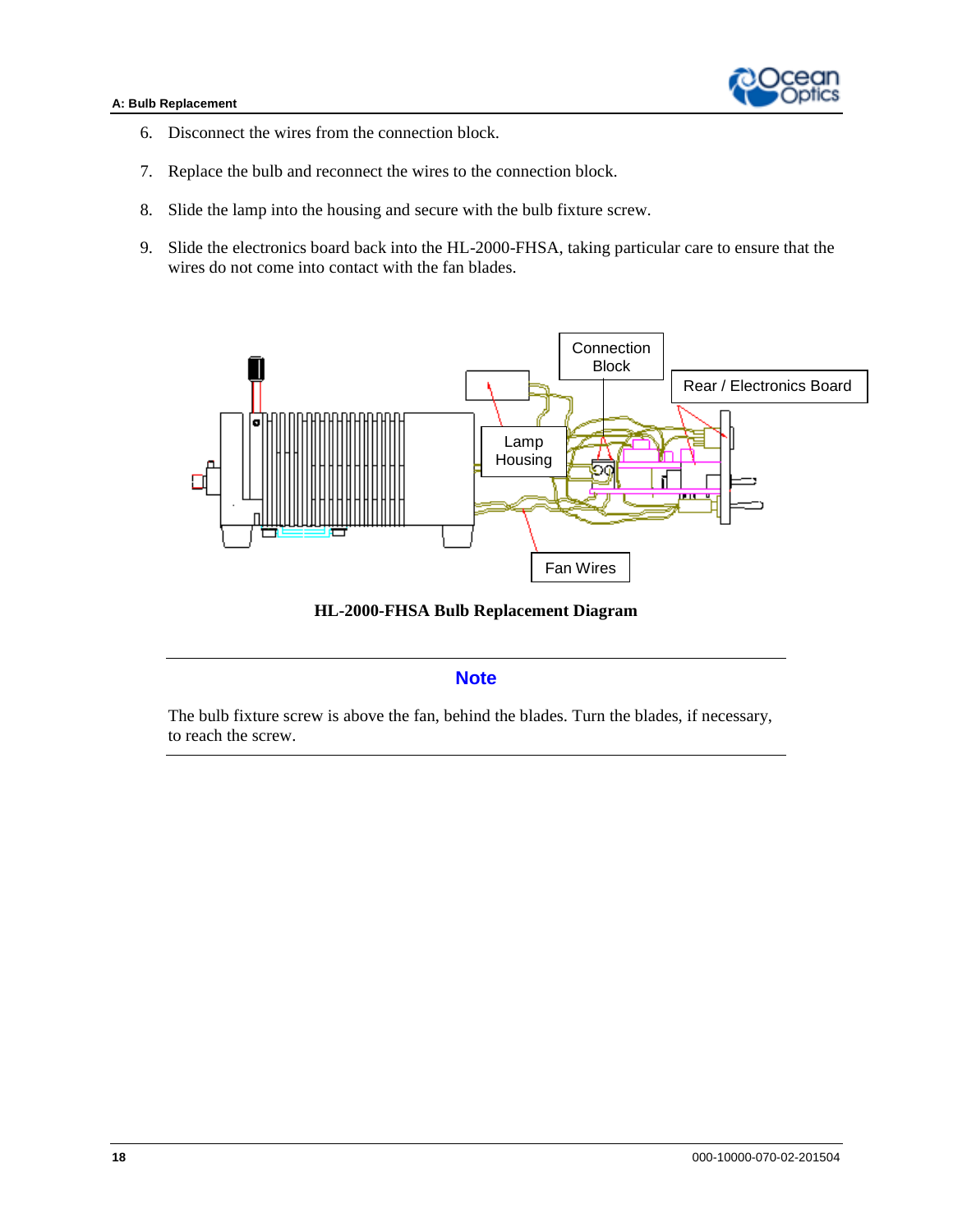# **Index**

### **B**

bulb replacement, 17 bulb replacement diagram, 18

### **D**

diagrams, 10 bottom view, 12 bulb replacement, 18 pinout, 15 power supply, 10 rear view, 11 side view, 11 document audience, iii purpose, iii summary, iii

### **O**

optical power attenuating output, 9 optimizing output, 8

### **P**

package contents, 6 parts list, 15 pinout diagram, 15 pinouts, 14 product-related documentation, iii

### **S**

setup, 5 shutter control, 7 specifications, 13

### **U**

unpacking procedure, 5 upgrades, iii

### **W**

warranty, A what's new, iii